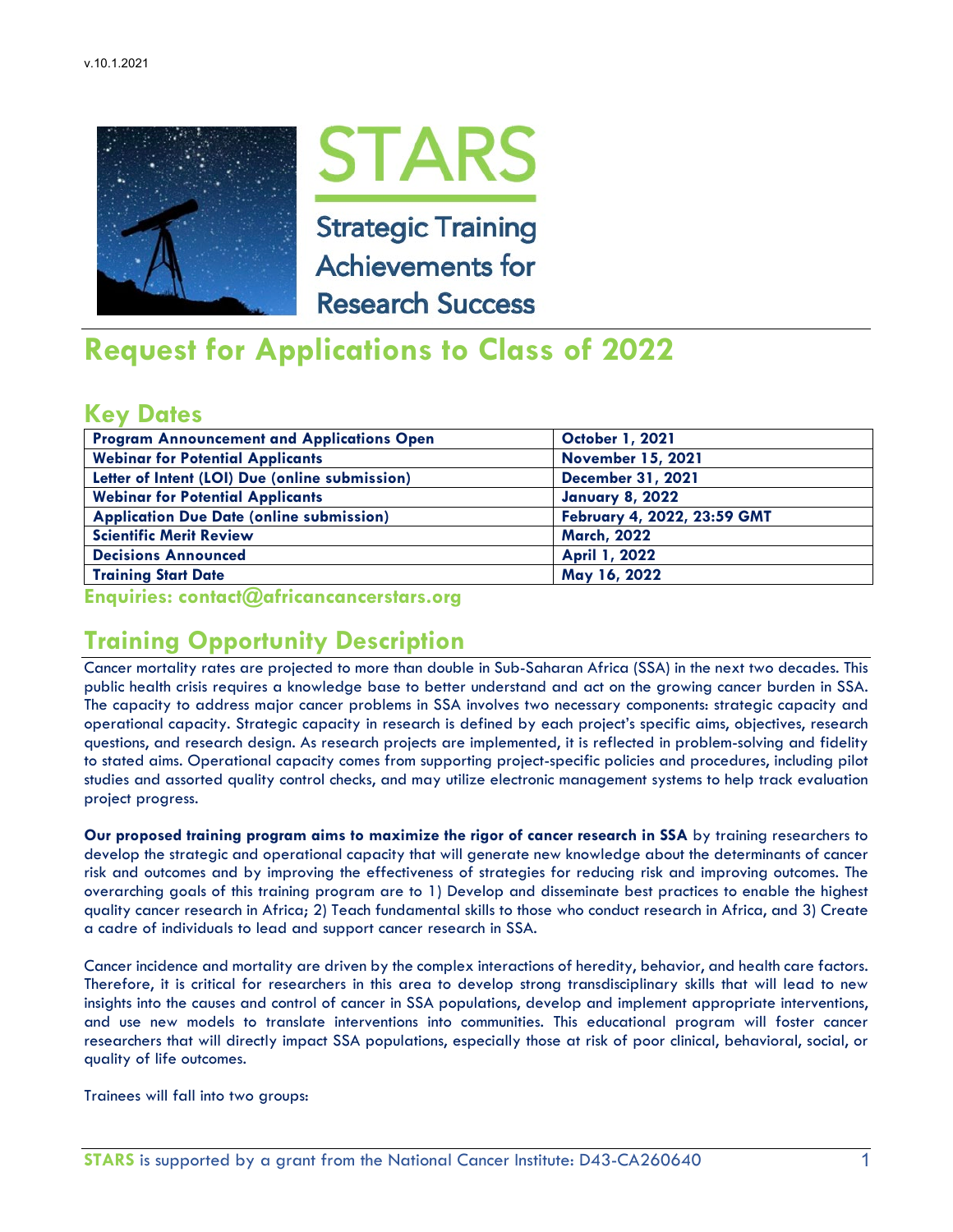- Principal Investigator Track (PI-STARS) for doctoral-level investigators will be trained to demonstrate leadership in independent and collaborative research. Participants in the PI Track will become proficient in research oversight and governance and build the skills and a scientific project focus toward independent extramural grant funding. PI-STARS will focus on training and their research projects around the following key areas of research interest:
	- Fundamental research that provides insight into cancer mechanisms, biomarker discovery, and translation of basic/biomarker information for etiological or interventional research.
	- Epidemiologic studies to understand cancer etiology and risk, including genetic and non-genetic factors.
	- Cancer informatics and analytics, data integration, and data utilization (including research using data in the public domain).
	- Behavioral or psyco-oncology research.
	- Prevention, early detection, and screening modalities.
	- Development and implementation of low-cost early detection and disease monitoring technologies and interventions.
	- **Implementation and dissemination science.**

All cancer sites and stages of the cancer continuum (including healthy, at-risk, pre-neoplasia and in situ lesions, invasive cancer, post-diagnosis, and end of life settings) can be studied. The research will be prioritized if it has the potential to impact the cancer burden in SSA.

 Project Management Track (PM-STARS) will be implemented to support the conduct of research. Participants in the PM Track will be qualified to help various research projects within SSA health and regulatory settings. Training will involve bilateral interactions between mentors and trainees in both SSA and the US, who will partner to develop and implement best research practices.

It is expected that the mentored training experience will provide:

- A strong foundation in rigorous research design, methods, and analytic techniques appropriate to the applicant's research and career goals.
- **An enhanced ability to conceptualize and think through research problems with increasing independence;**
- Guide research using appropriate, state-of-the-art methods.
- The opportunity to present and publish research findings (including first authorship as applicable) and to interact with members of the scientific and medical communities at professional meetings and workshops.
- **Professional and scientific skills needed to transition to the next stage of the candidate's research career;** and
- Refinement of the candidate's understanding of the health-related sciences and the relationship of his/her research to health and disease.

This training opportunity is designed specifically for candidates proposing research that does not involve undertaking an independent clinical trial or an ancillary clinical trial but does allow candidates to propose research experience in a clinical trial led by a sponsor or co-sponsor. Feasibility studies leading to improved clinical trial operations and research that may lead to clinical trials in the future are within the scope of STARS training. Applications are required to affiliate with one or more institutions on our approved partner's list (See Appendix 1) and incorporate exceptional mentorship for their projects.

# **Training Period**

Individuals will participate in a nine-month training program. The training will include the following activities:

- Month 1-2: PROMOTE Africa Core Curriculum
- Months 3-9: Project development and implementation, seminars, mentor interactions, and ancillary targeted course participation.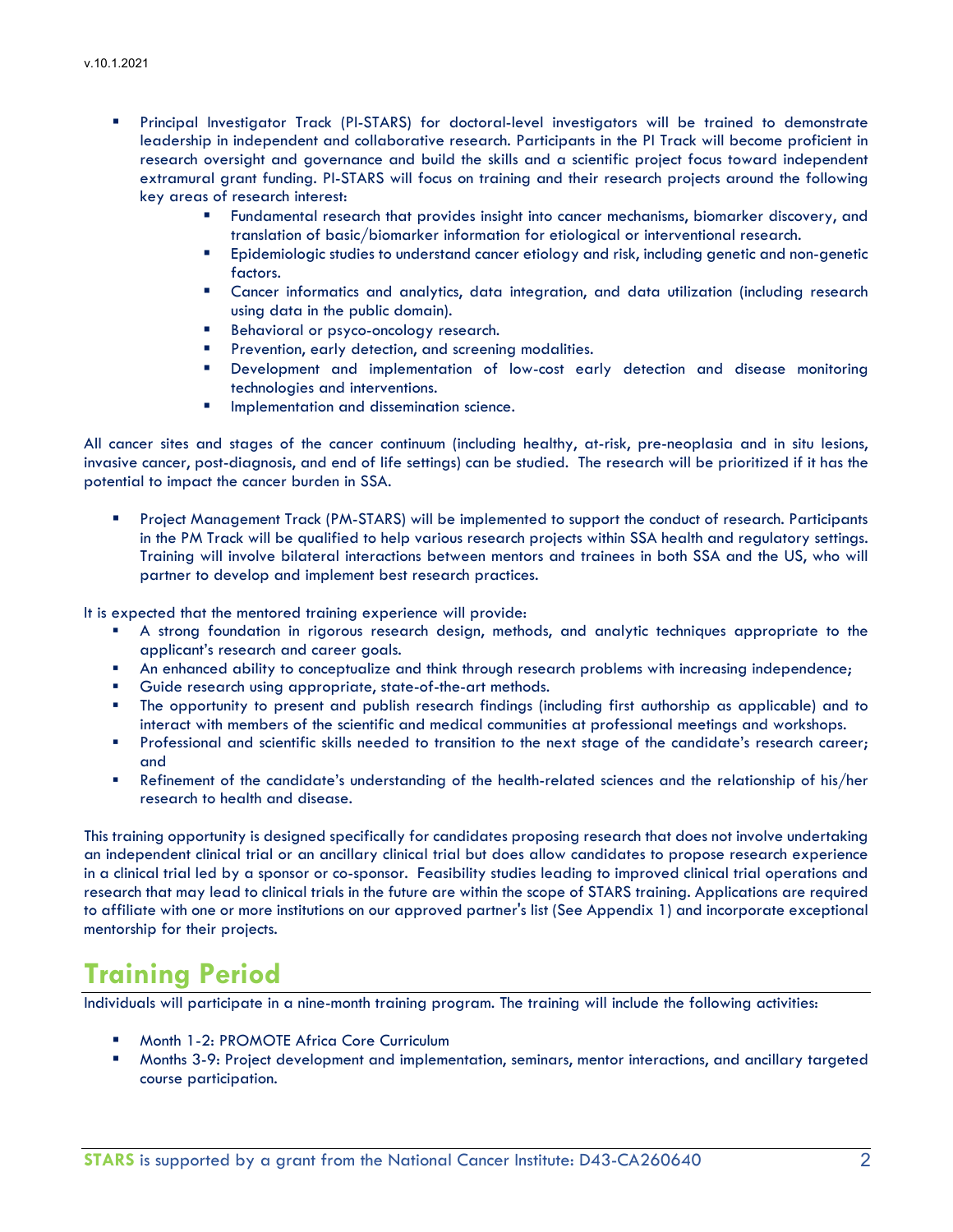**Training is anticipated to occur part-time during this nine-month period; trainees should continue their usual positions of employment during training.**

# **Applicant Eligibility**

**Eligible Organizations must be located in Sub-Saharan Africa, and include:**

- Higher Education Institutions including:
	- o Public/State Controlled Institutions of Higher Education
		- o Private Institutions of Higher Education
	- Nonprofit Organizations Other Than Institutions of Higher Education, including research institutes or centers.
	- **Governments** 
		- o Eligible Agencies of Local, State, Provincial, or Federal Government
	- Clinical Service Providers
		- o Hospitals, Medical Centers and other Free-standing Clinical Service Providers

Employees of For-Profit Organizations are not eligible to apply.

Note that an important consideration for selecting applicants will be the institutional environment in which the applicant may be trained. Thus, before submitting a STARS application, the candidate must identify a sponsoring institution. The sponsoring institution must have staff and facilities available on-site to provide a suitable environment for performing high-quality research training. The training should occur in an environment with appropriate human and technical resources and is demonstrably committed to training in the field(s) proposed by the candidate. To ensure that these criteria are met, a list of approved training sites has been developed. Applicants who have an affiliation at one of these sites should demonstrate this affiliation by a letter of support from the institutional leadership (e.g., Dean, Department Head, Administration Official, etc.). Applicants who wish to apply from another institution should provide evidence that their research and training can be adequately supported by the resources and facilities at that institution.

### **Eligibility: PI-STARS**

Any candidate with the skills, knowledge, and resources necessary to carry out the proposed research as a PI is invited to work with his/her mentors and organization to develop an application for support. African citizens resident in a Sub-Saharan African Country are eligible to apply. Applicants can be affiliated with one of the approved STARS institutions or at another African institution if the facilities and resources for training can be adequately justified.

Successful candidates will demonstrate evidence of high academic performance in relevant sciences and commitment to a research career. PI-STARS applicants should have obtained a Ph.D., MD, DO, DC, DDS, DVM, OD, DPM, ScD, EngD, DrPH, DNSc, MBBS, MBBCh, ND (Doctor of Naturopathy), PharmD, DSW, PsyD, or equivalent doctoral degree from an accredited institution. Certification by an authorized official of the degree-granting institution that all degree requirements have been met is also acceptable. PI-STARS training cannot be used to support the clinical years of residency training. However, these awards are appropriate for the research fellowship years of a residency or fellowship program.

### **Eligibility: PM-STARS**

Any candidate with the skills, knowledge, and resources necessary to carry out the proposed project management training and project related to PM is invited to work with his/her mentors and organization to develop an application for support. PM-STARS must be an African citizen resident in a Sub-Saharan African Country who will undertake their research projects at one of the approved STARS institutions. The candidate must show evidence of high performance in relevant clinical or research areas and have a commitment to a career in project management. No specific degree or prior certifications are required to be eligible to apply for PM-STARS. However, it is anticipated that successful PM applicants will have training in nursing, psychology, management, health care, social work, or other related disciplines. Doctoral level trained candidates (e.g., Ph.D., MD, DDS, DVM, MBBS, MBBCh, DSW, PsyD) are also eligible to apply.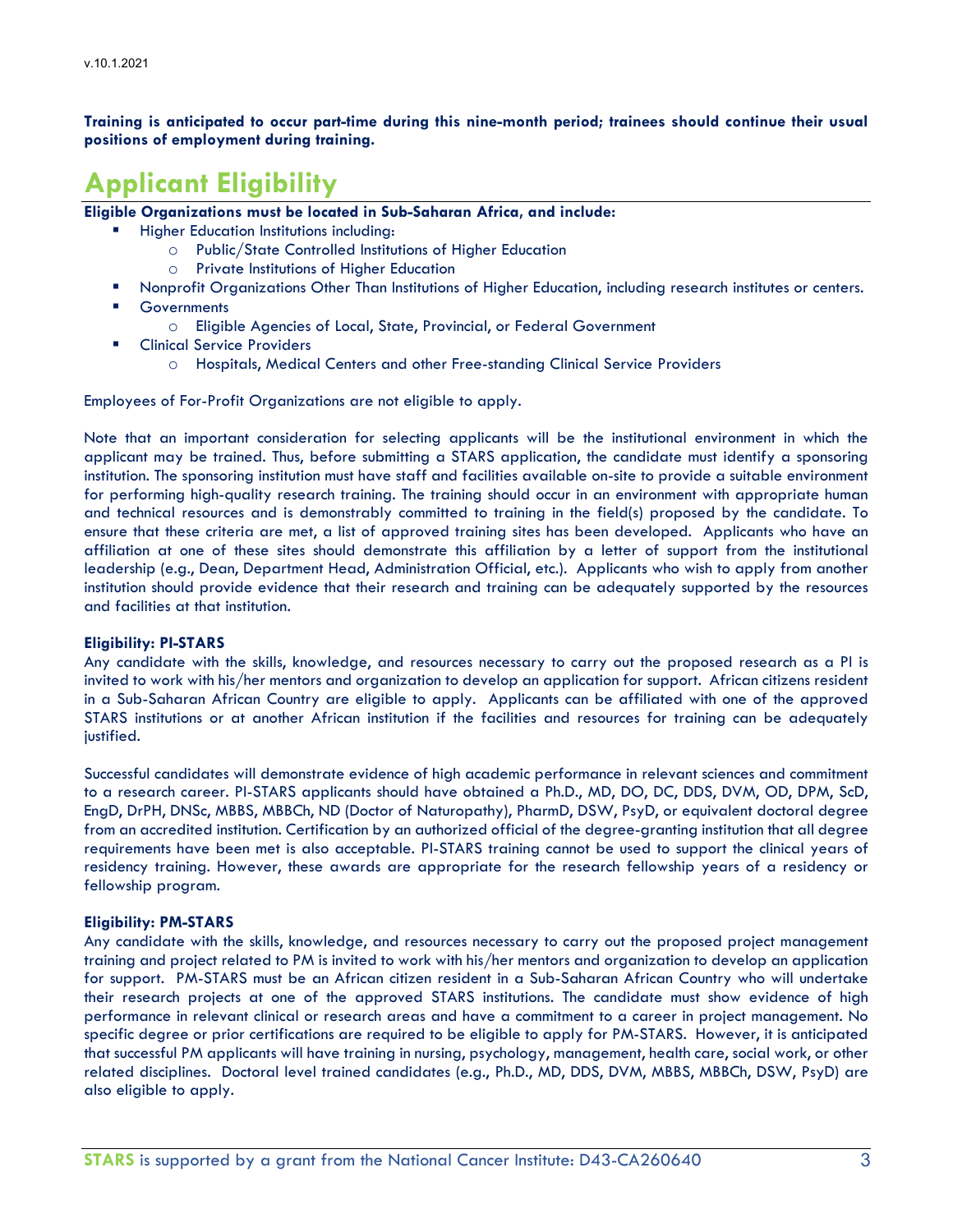### **Resubmissions**

The STARS Program will not accept duplicate applications from the same candidate in the same training cycle. However, applicants who were unsuccessful with an application can resubmit their application in a subsequent training cycle.

### **Information for Applicants**

**Applicants should carefully follow all instructions contained in the Application Packet.**

Conformance to all requirements is required and strictly enforced. Applicants must read and follow all application instructions in the Application Guide. **Applications that do not comply with these instructions may be delayed or not accepted for review.**

### **Sponsor**

Before applying, the candidate must identify a Sponsor who will supervise the proposed mentored research and career development experience. The primary sponsor should be an active investigator in the proposed research training and be committed to the candidate's research training, direct supervision of his/her research, and career development. The sponsor must document the availability of sufficient research support, facilities, and environment to achieve high-quality research training. The Sponsor must provide a letter of support detailing how they will guide the candidate to complete their program and achieve future career success. Ideally, the sponsor should be appointed and have ongoing research activities at the applicant's primary training institution. A list of "pre-approved" training sites is presented in Appendix 1. If the trainee is proposing training at another site, information demonstrating the capacity for research at the center must be provided.

The Sponsor should describe the roles and responsibilities that both he/she and the trainee are undertaking, including contributions to the research plan, the portion of the training and research ideas and plan that originated with the candidate, and the relationship between the proposed plan and funded or unfunded research projects previously devised by the sponsor.

### **Mentoring Team**

In addition to the primary sponsor, the applicant should identify additional key mentors who will provide support and guidance to relevant aspects of the training and projects. Multiple individuals may be identified to represent specific areas of expertise and must provide a letter of support describing their role in training. It is advised that the mentoring team be no more than four individuals, including the Sponsor. The mentors may be located at institutions other than the applicant's home institution. PI-STARS applicants are required to identify a mentoring team for their training, but are not required to identify these mentors at the time of application. Mentors can be identified with the support of the training staff and Sponsor at the time of training. A mentoring team is optional but encouraged for PM-STARS applicants.

### **Applicant Information**

Applicants will provide written information (see application form) that address three areas:

- 1. Applicants should describe their prior training and experiences that have led them to seek this training (500 words)
- 2. Applicants should identify the skills, theories, conceptual approaches, etc., to be learned or enhanced during the training. For the PI track, include expertise in rigorous research design, experimental methods, quantitative approaches, and data analysis and interpretation, as applicable. (1 page)
- 3. Applicants should provide a training plan that explains the importance of a problem, need, or a critical barrier to progress that the proposed training addresses. They should describe the strengths and weaknesses in the rigor of prior work (both published and unpublished) that justifies the need for the proposed training and explain how the proposed training will improve scientific knowledge, technical capability, or clinical practice in one or more broad cancer fields. For the PI Track, the applicant can describe how the concepts, methods, technologies, treatments, services, or preventative interventions that drive this field will be changed if the proposed aims are achieved. If the candidate is proposing to gain experience in a clinical trial as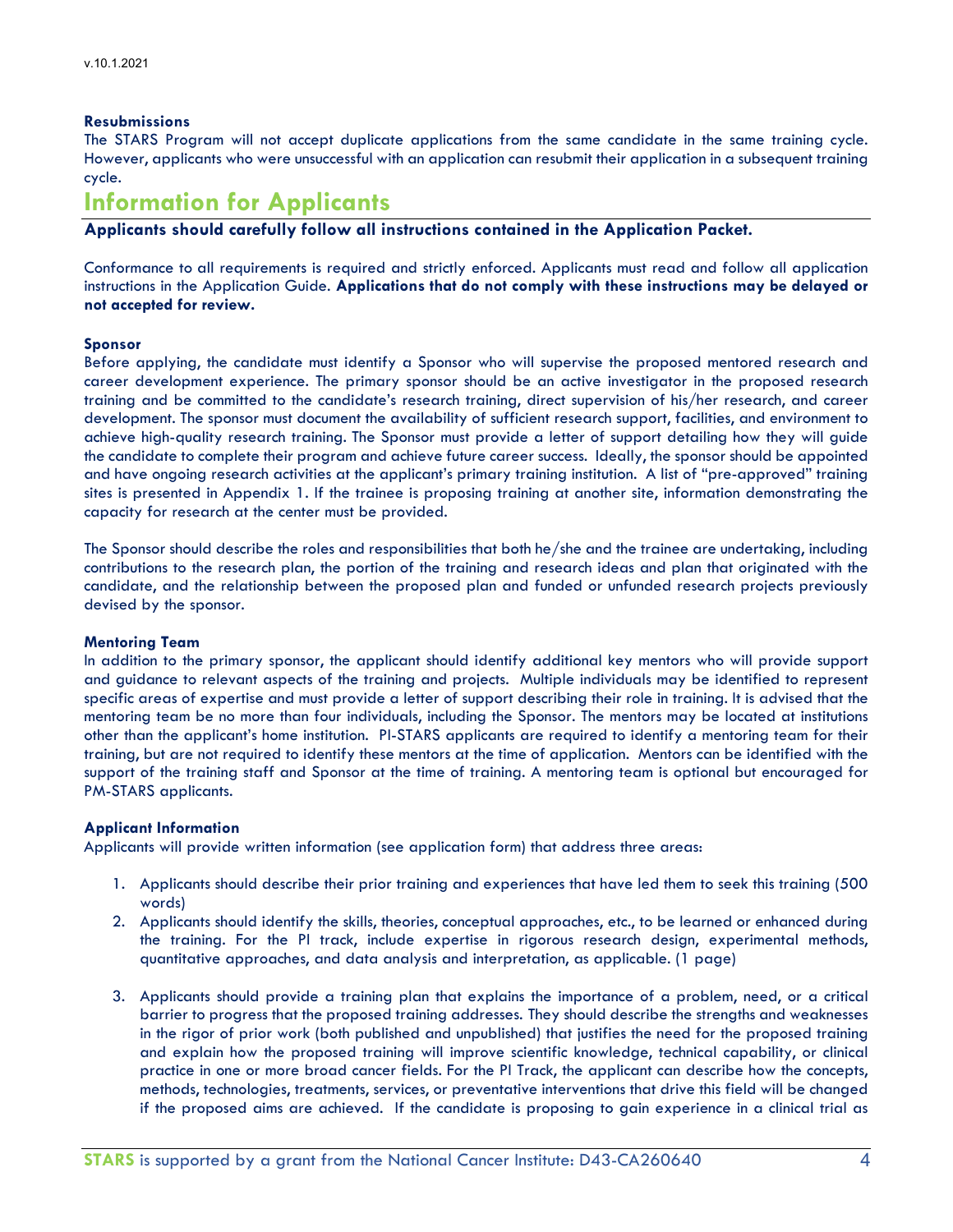part of his or her research training, describe the relationship of the proposed research project to the clinical trial (1 page).

### **Letters of Support**

The applicant should provide two letters of support, one of which should be from the Sponsor.

## **Budget Information**

Salary and stipends are not allowable expenses. Salary/Stipend support is expected to be available from institutional sources, and these sources of support should be identified in the Sponsor letter when completing the Application. A clear justification for all requested costs must be provided.

Acceptable funding requests include the following categories:

**Travel and Exchanges:** Travel to visit locations where research expertise is available for short-term, hands-on training in research methods, consultation with experts in the candidate's area of research, and travel to international conferences is allowed. International travel is allowed, and in fact, encouraged if the travel provides linkages to experts that cannot be found in the local setting.

**Tuition and Fees:** Funding for coursework taken to complement the STARS program training, including short-term or online training experiences, are allowable. If these funds are requested, specific courses or training opportunities should be described. Funds can be requested for the combined cost of tuition and fees at the rate in place at the time of the award. If the coursework occurs outside the individual's home institution, travel and accommodation costs can be included.

**Research Costs:** PI-STARS applicants may request funds to support the cost of research expenses such as research supplies, equipment, books, software, and other needs to complete the research project and generate preliminary data for a grant submission.

**Indirect Costs:** Not allowed. The STARS Program does not provide indirect costs (also known as Facilities & Administrative Costs).

## **Submission Requirements and Information**

The completed application form and required attachments must be emailed to contact@africancancerstars.org. Paper applications will not be accepted. Upon receipt, applications will be evaluated for completeness and compliance with application instructions. Applications that are incomplete or noncompliant will not be reviewed.

### **Summary of Pre-Application Steps**

- Identify a Sponsor Institution (at least 2-3 months before the application deadline).
- Discuss the Sponsor's role in your training, and establish an agreement about their role in the training (at least 2-3 months before the application deadline)
- Write application statements (at least 2 months before the application deadline, with time for review by Sponsor and Mentor Team members).
	- o Applicant Statement 1: Candidate training and experience that explains why you seek this training.
	- o Applicant Statement 2: Statement and justification of the problems/needs that this training will address, and what impact you can have to address these problems/needs.
	- o Applicant Statement 3: Training plan (including ancillary coursework, meeting attendance, site visits, or exchanges) and project concept (to be fully developed and refined during the training period).
- **Develop a training budget and justification (at least one month before the application deadline).**
- Complete applicant biosketch.
- Collect biosketches from Sponsor and Mentor Team members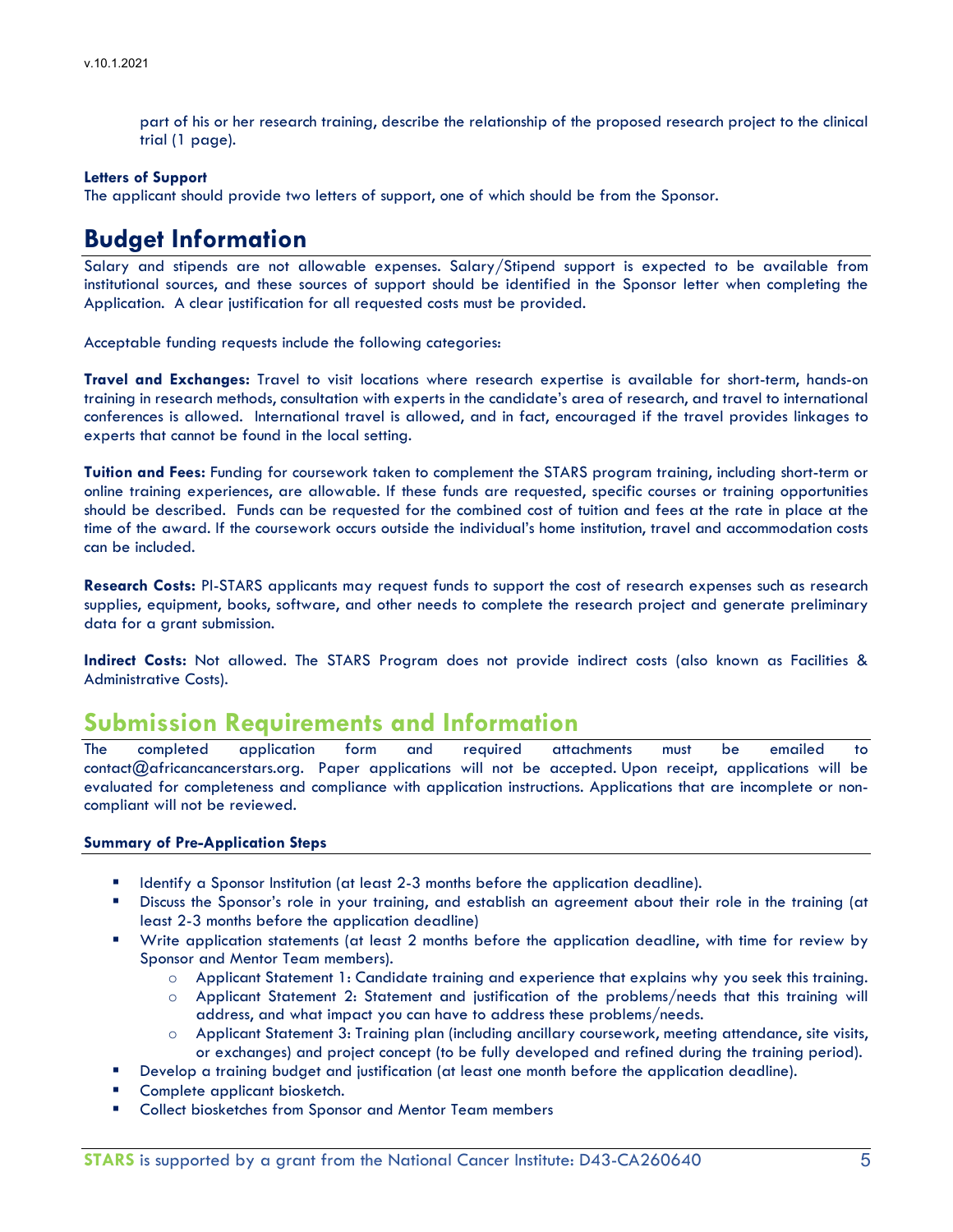Submit Application, including Institution, Sponsor, and Mentor Team letters; biosketches, and supporting documentation.

### **Application Review**

Successful STARS applications will have identified a clear motivation and career goals that will be enhanced by the training. In addition, successful PI-STARS applications have a research project that is integrated with the training plan. The review will emphasize the candidate's potential for a productive career, the candidate's need for the proposed training, and the degree to which the research project and training plan, the sponsor(s), and the environment will satisfy those needs. The criteria that will be used to evaluate applications are outlined below. These criteria can guide the content of the application, letters of support, and other documentation.

**Overall Impact:** Reviewers will provide an overall impact score to reflect their assessment of the likelihood that the fellowship will enhance the candidate's potential for, and commitment to, a productive, independent scientific research career in a health-related field, in consideration of the scored and additional review criteria.



### **Applicant:**

- Are the candidate's academic record and prior experience of high quality?
- Does the candidate have the potential to develop into an independent and productive PI or PM?
- Does the candidate demonstrate commitment to a research career in the future?
- Does the project reflect a significant contribution of the candidate to the originality of the project idea, approach, and hypotheses relative to the candidate's career stage?

### **Sponsors and Mentoring Team:**

- Is the sponsor(s')/Mentor(s') research qualifications (including recent publications) and track record of mentoring individuals at a similar stage appropriate for the needs of the candidate?
- Is there evidence of a match between the research and clinical interests (if applicable) of the candidate and the sponsor(s)/Mentor(s)?
- Do(es) the sponsor(s)/Mentor(s) demonstrate an understanding of the candidate's training needs as well as the ability and commitment to assist in meeting these needs?
- **In** Is there evidence of adequate research funds and infrastructure to support the candidate's proposed research project and training for the duration of the research component of the fellowship?
- Are the qualifications of Mentor Team members, including their complementary expertise and previous experience in fostering the training of fellows, appropriate for the proposed training?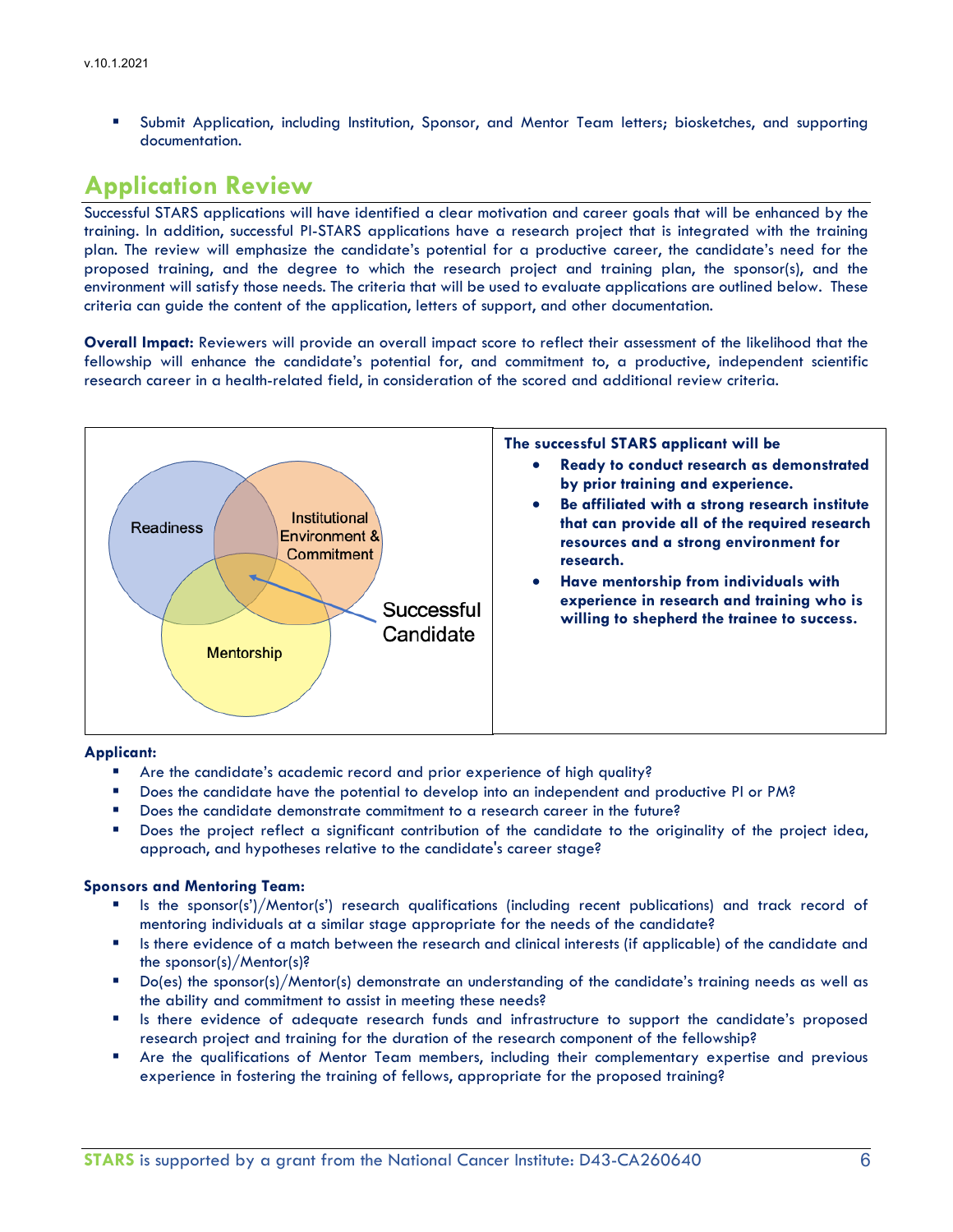Does the sponsor's/mentors' research and training record, as well as mentoring statement, indicate that the candidate will receive outstanding training in the proposed research area and have the opportunity to publish high-quality papers and present research data at national meetings as the project progresses (PI-STARS) or will lead to a career that can achieve success in project management (PM-STARS)?

### **PI-STARS Research Project:**

- Is the proposed research project of high quality, and is it well integrated with the proposed research training?
- Is the prior research that serves as the key support for the proposed project rigorous?
- **Has the candidate included plans to address weaknesses in the rigor of prior research that serves as the key** support for the proposed project?
- Has the candidate presented strategies to ensure a robust and unbiased approach appropriate for the work proposed?
- Based on the sponsor's description, is the candidate's proposed project sufficiently distinct from the sponsor's ongoing funded research for the candidate's career stage?
- Is the project consistent with the candidate's stage of research development?
- **IS the proposed time frame feasible to accomplish the proposed training and project?**
- **Does the training plan provide adequate opportunities to present and publish research findings and meet** with scientists in the community at national meetings as the work progresses?
- Will the training plan provide the professional skills needed for the candidate to transition to the next stage of his/her research career?
- If proposed, will the clinical trial experience contribute to the proposed project and the candidate's research training?

### **Future Potential:**

- Are the proposed research project and training plan likely to provide the candidate with the requisite individualized and mentored experiences to obtain appropriate skills for a research career?
- Does the training plan take advantage of the candidate's strengths and address gaps in needed skills?
- Does the training plan document a clear need for, and value of, the proposed training?
- **Does the proposed training have the potential to serve as a sound foundation that will enhance the** candidate's ability to develop into a productive researcher?

### **Institutional Environment & Commitment to Training:**

- Are the facilities, resources (e.g., equipment, laboratory space, computer time, subject populations, clinical training settings), and training opportunities (e.g., seminars, workshops, professional development opportunities) adequate and appropriate?
- Is the institutional environment for the candidate's scientific and clinical development of high quality?
- Is there an appropriate institutional commitment to fostering the candidate's mentoring training?
- Does the institutional and lab environment provide appropriate and sufficient opportunities for the candidate to gain the professional skills needed for a successful research career?

### **Ethical and Safety Considerations**

The applicant should discuss any issues related to research ethics and compliance. The applicant need not obtain approval to undertake research in the application, but ethics approvals will be required before any research is conducted during this program. The discussion of anticipated ethical considerations should include:

**Inclusion of Women, Minorities, and Individuals Across the Lifespan:** When the proposed project involves human subjects and clinical research, the review will evaluate the proposed plans for the inclusion (or exclusion) of individuals based on sex/gender, race, and ethnicity, as well as the inclusion (or exclusion) of individuals of all ages (including children and older adults) to determine if it is justified in terms of the scientific goals and research strategy proposed.

**Vertebrate Animals:** The committee will evaluate the involvement of live vertebrate animals as part of the scientific assessment according to the following criteria: (1) description of proposed procedures involving animals, including